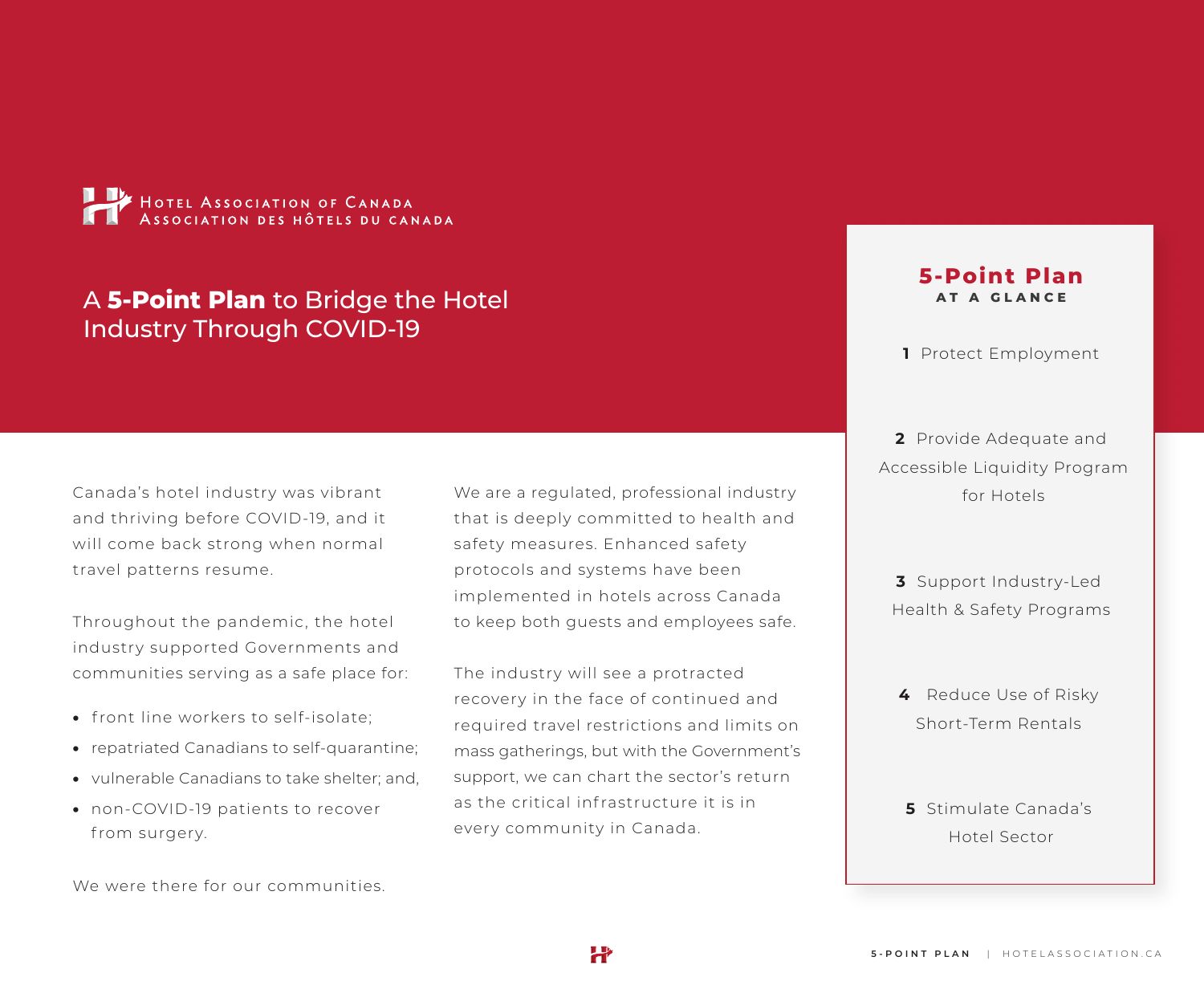# **1** Hotels employ essential workers

Canadian hotels employ **310,000** workers

Average annual salary for full-time employee: **\$41,891**





#### CANADIAN HOTELS OFFER **MEANINGFUL EMPLOYMENT**



# **Protect Employment**

Employees are the backbone of this service industry. As hotels often serve as an entry point for new Canadians, many hotel workers will face limited retraining options due to critical language skill barriers. Our work force is heavily representative of women and young Canadians.

These jobs are important and they need to be protected.

#### **RECOMMENDED GOVERNMENT ACTION**

Amend the CEWS legislation to apply the Safe Harbour principle to periods 7, 8, and 9 for businesses with a sustained revenue decline.

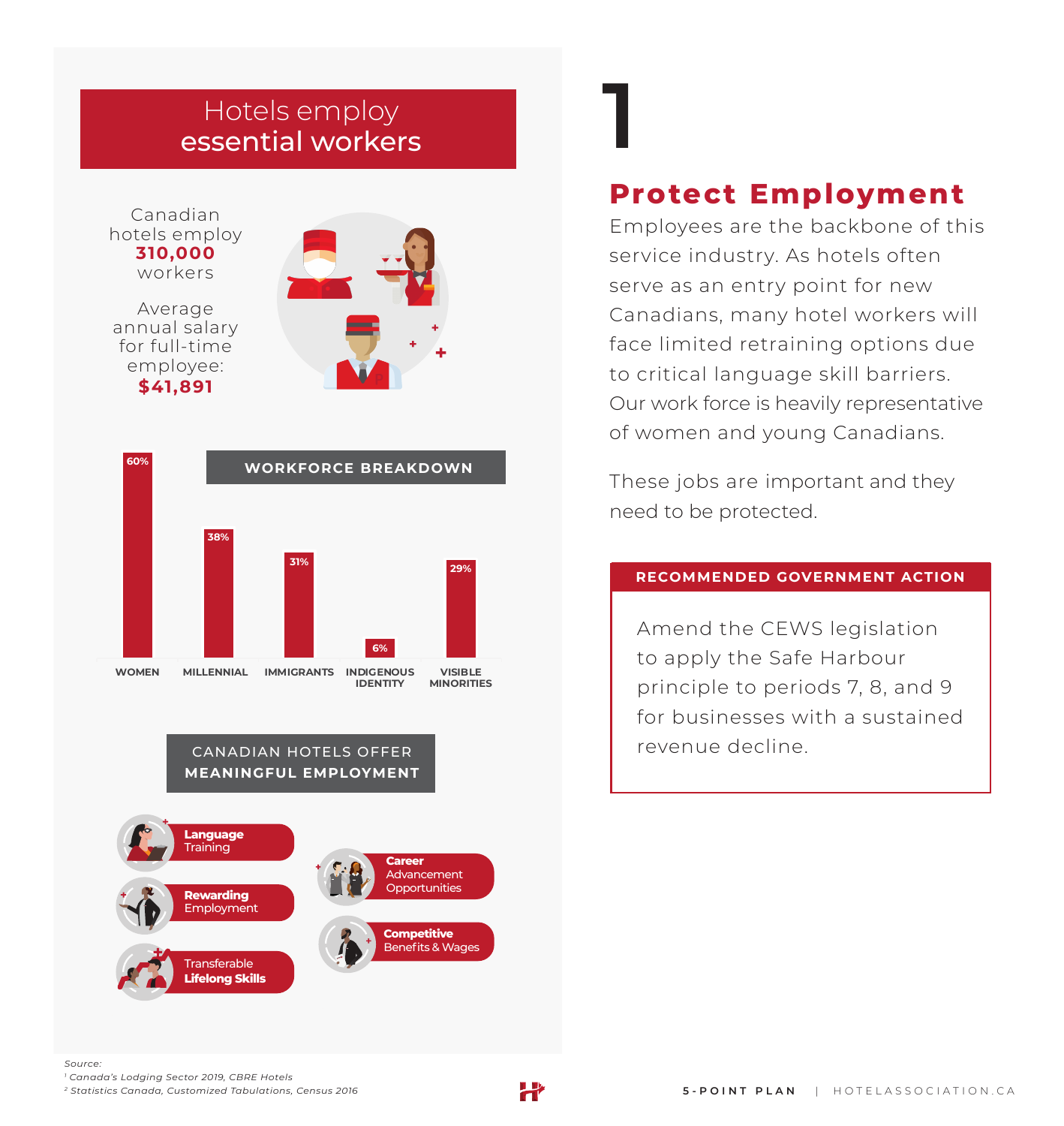# Hotels are a good investment

### **Canada experienced record-setting nation-wide tourism before COVID-19**







In past crisis, the hotel sector has recovered quickly.



A **quicker recovery will be possible** with targeted government supports. Absent these measures, the industry could take more than 18 months to return to 2019 levels.

# **2**

# **Provide Accessible Liquidity and Financial Supports for Hotels**

The Government's loan programs are largely inaccessible to hotels and do not address the pressing need to cover fixed costs.

### **RECOMMENDED GOVERNMENT ACTION**

**Implement an immediate hotel liquidity and support program with the following terms:**

- Streamlined access with a 100% loan guarantee
- Loan of up to 20% of annual revenues
- Include component equivalent to the commercial-rent assistance program to cover three months of fixed mortgage payments
- Low interest and fees with repayment terms comparable to international programs
- No personal guarantees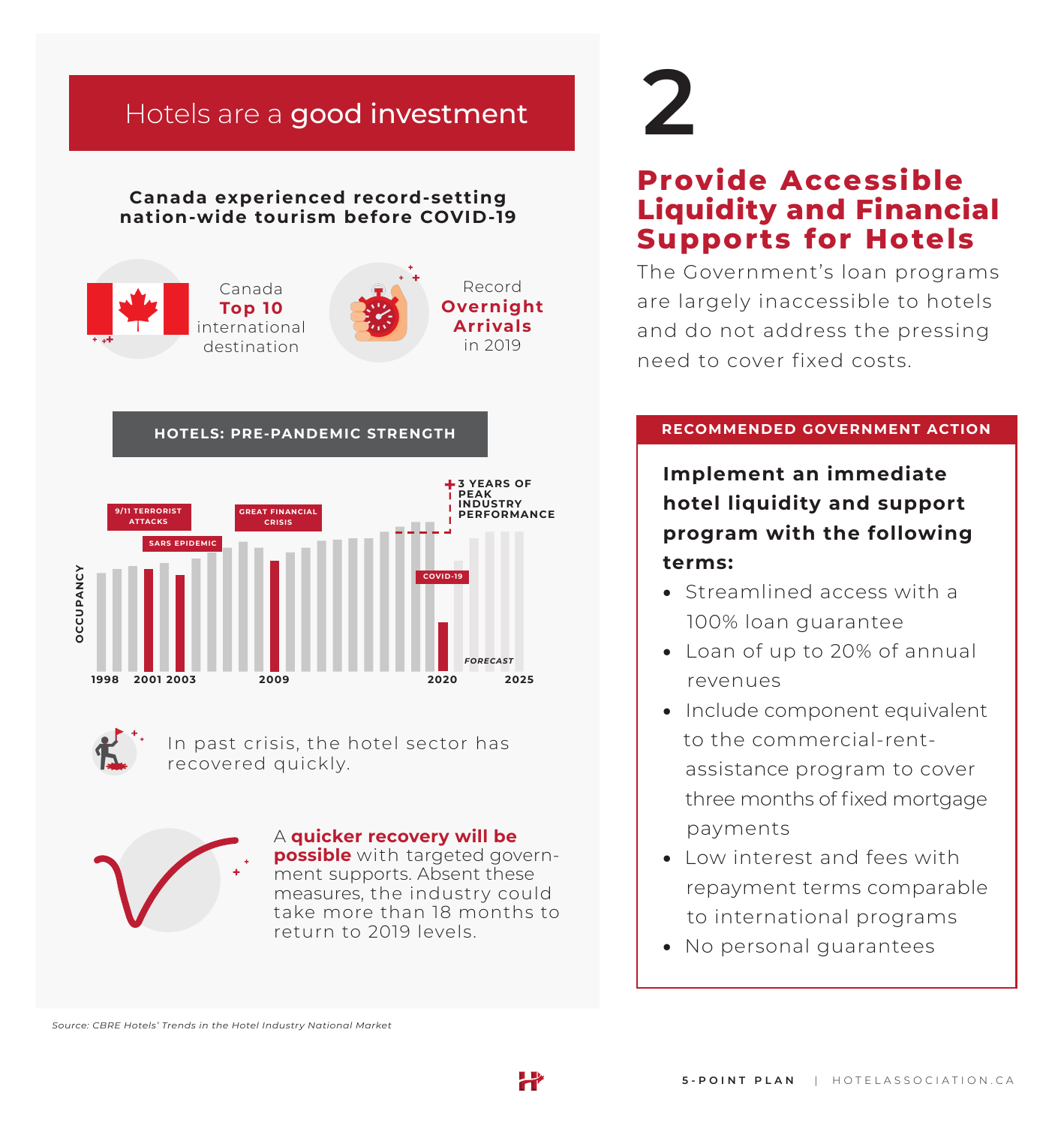# Hotels are deeply committed to health & safety

#### **THE HEALTH & SAFETY OF OUR GUESTS AND WORKERS IS A CRITICAL CORE VALUE**



- To ensure guest and employee health and safety, hotels have enforced new and enhanced:
	- **cleaning** protocols
	- **employee responsibilities**
	- **physical distancing** protocols
	- Use of **PPE for employees**
	- **Resting period** between hotel stays



**Safe Stay** is an industry-led, North American initiative designed to support hotels to adopt new systems and enhanced cleaning protocols. Safe Stay is widely adopted and has been endorsed by every major hotel brand.

**1** North American Safety Program

**50+** newly launched global cleaning programs



X

# **3**

# **Support Industry -Led Health & Safety Programs**

Investments in health and safety standards have come at great cost to the hotel industry in the face of a crippling losses in revenue.

#### **RECOMMENDED GOVERNMENT ACTION**

**1** Provide financial support to clean certification programs and support employee training.

2 Provide refundable tax credits for investments in health and safety infrastructure.

**3** Provide safety capital fund to support additional cleaning measures.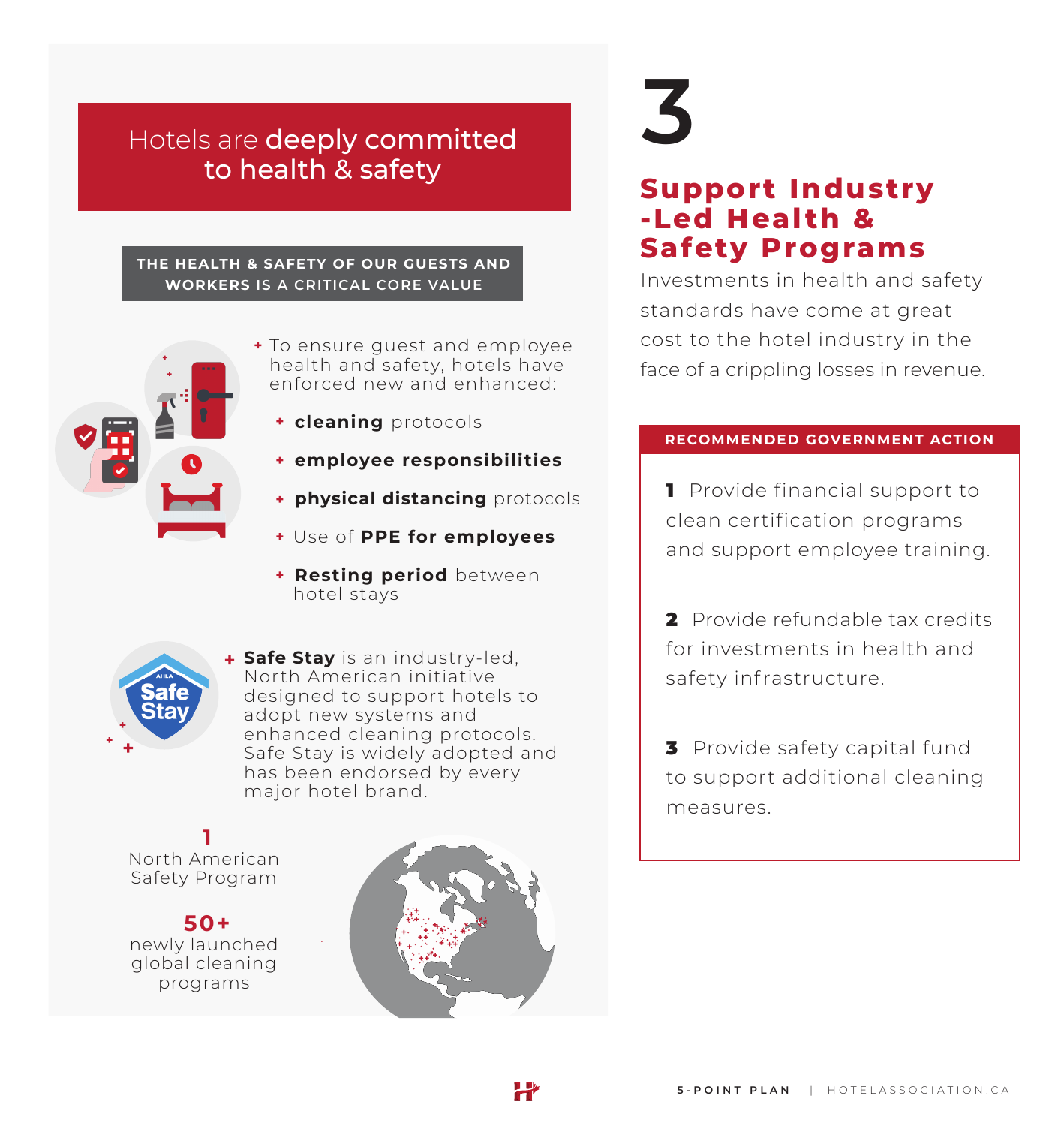# accommodation provider Hotels are a professional **4**



#### *Source:*

- *1 https://upgo.lab.mcgill.ca/publication/short-term-rentals-incanada/ short-term-rentals-in-canada.pdf*
- *2 Measuring private short-term accommodation in Canada, 2015 to 2018, by Statistics Canada*

*3 An overview of Airbnb and the hotel sector in Canada: A focus on hosts with multiple units, by CBRE, September 2017*

# **Reduce Use of Risky Short-Term Rentals**

Unregulated short-term rental platform companies, like Airbnb, are not required to meet provincial health and safety regulations. They are also linked to housing shortages, community crime and nuisance.

These risky providers should not be afforded tax preferences that give them an unfair advantage over Canadian employers who charge and remit all appropriate taxes and follow all health safety regulations.

#### **RECOMMENDED GOVERNMENT ACTION**

1 Require short-term rental platform companies to pay corporate income tax and collect and remit HST/GST on their services.

2 Have the platform companies charge and remit HST/GST on behalf of hosts from dollar one of revenue.